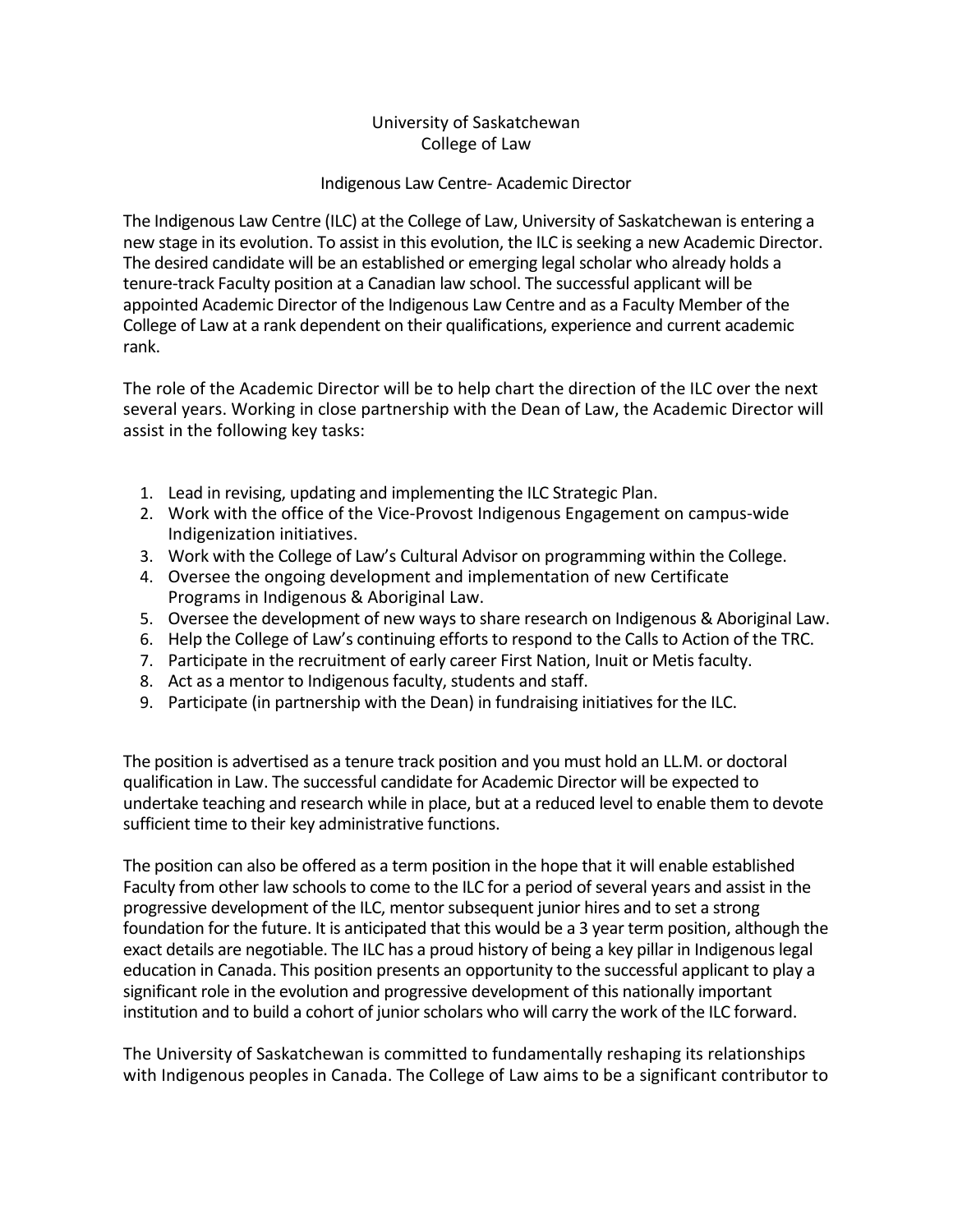that process and the ILC will be at the forefront of the College's efforts. The new Academic Director will be a key lead in that process.

**In consideration of the University's strategic directions, Equity, Diversity and Inclusion priorities, the requirements of the position, and pursuant to section 56 of the Saskatchewan Human Rights Code, only Indigenous applicants will be considered for this position. Indigenous Membership/Citizenship will be subject to verification with documentation.** 

Due to federal immigration requirements, we also ask candidates to indicate whether they are Canadian citizens, permanent residents, or are otherwise already authorized to work at this position for the duration of the appointment, with an explanation if this last category is indicated.

The University believes equity, diversity, and inclusion strengthen the community and enhance excellence, innovation, and creativity. We are dedicated to recruiting individuals who will enrich our work and learning environments. All qualified candidates are encouraged to apply; however, in accordance with Canadian immigration requirements, Canadian citizens and permanent residents will be given priority.

The University is committed to employment equity, diversity and inclusion, and are proud to support career opportunities for Indigenous Peoples to reflect the community we serve. We continue to grow our partnerships with Indigenous communities across the Province, Nationally and Internationally and value the unique perspective that our Indigenous employees provide to strengthen these relationships. Only Indigenous candidates will be considered for this position. Candidates must meet all the essential qualifications required for this position, including verification of Indigenous Membership/Citizenship with documentation, and the successful candidate must maintain those conditions throughout their employment.

The ILC was established as the Native Law Centre by then Dean Roger Carter QC in 1973. It stands on Treaty 6 territory and the traditional homeland of the Metis people. For nearly 50 years it has been involved in the education of First Nation, Inuit and Metis law students and in the promotion of research in Indigenous & Aboriginal law.

A position at the University of Saskatchewan comes with a very competitive benefits package which includes a dental, health and extended vision care plan; pension plan, life insurance (compulsory and voluntary), academic long term disability, sick leave, travel insurance, death benefits, an employee assistance program, a professional expense allowance, and a flexible health and wellness spending program. Salary bands for this position are as follows: Assistant Professor \$99,945 to \$120,099; Associate Professor \$120,099 to \$140,253; and Professor \$140,253 to \$163,766, with a higher starting salary in rare and exceptional circumstances pursuant to Article 18.2.6.12 of the 2017-2022 USFA Collective Agreement [\(https://usaskfaculty.ca/collective](https://usaskfaculty.ca/collective-agreement/)[agreement/\)](https://usaskfaculty.ca/collective-agreement/). The Academic Director will also receive an administrative stipend. Applications will start being reviewed immediately and will be considered until the position is filled.